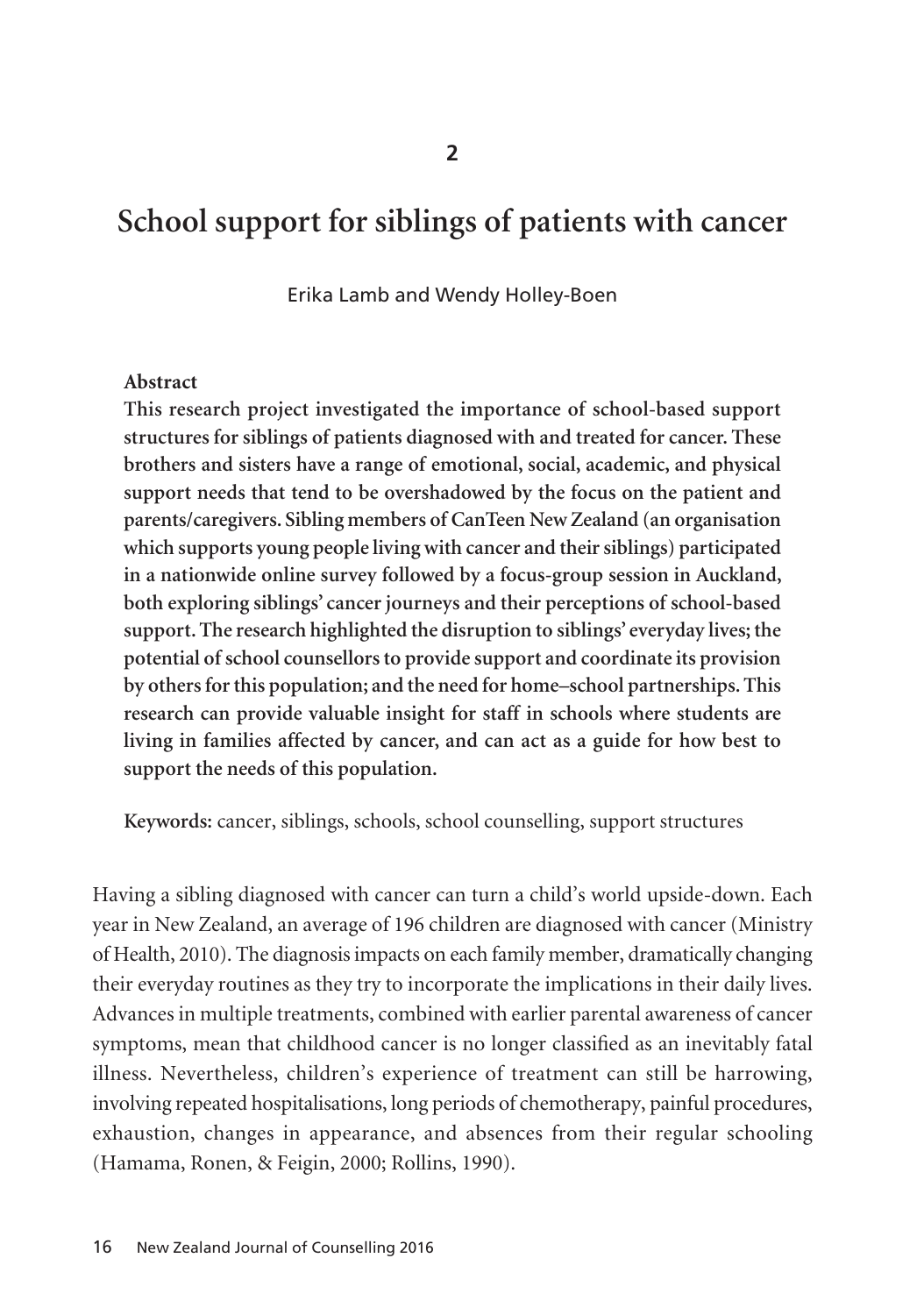These distressing events are traumatic for patients and take a toll on the loved ones watching them suffer. For parents, this can lead to feelings of powerlessness and other intense emotions, including shock, denial, anxiety, guilt, sadness, despair, uncertainty, chaos, loneliness, and fear during their child's sickness (Björk, Wiebe, & Hallström, 2005; Enskär, Carlsson, Golsäter, Hamrin, & Kreuger, 1997; Patistea, Makrodimitri, & Panteli, 2000). Björk et al. (2005) have described this as a "broken life world" (p. 265), where the lives previously known to the family completely fall apart. Siblings can also experience grief regarding the loss of a normal life, anxiety about whether the disease can be cured, and fears of being forgotten or unimportant within the family's new priorities (Nolbris, Enskär, & Hellström, 2014).

Siblings' experiences are largely influenced by their parents' experiences, as decisions about where to live, who takes care of them, and how much knowledge they are given about their brother's or sister's illness lie in the parents' hands (Kobayashi, Hayakawa, & Hohasi, 2015). Parents of children with cancer often find themselves preoccupied by the needs of their ill child, and report difficulties associated with organising a life around treatment and periods of hospitalisation, all of which limit their time, energy, and ability to meet other family members' needs (Sidhu, Passmore, & Baker, 2005; Sloper, 2000). They experience stress and exhaustion over maintaining stability of the family unit, faced with dividing their time between home, work, school, and the hospital, and trying to keep the family connected (Kobayashi et al., 2015). Siblings may consequently experience shifting relationships with their parents and may try to repress their own feelings so they do not burden their parents (Kobayashi et al., 2015).

Although negative outcomes for siblings are not inevitable, they are a population at risk for anxiety, confusion, and personal suffering (Bendor, 1990). Daily stressors can affect their everyday functioning at home and in school. Alderfer, Labay, and Kazak (2003) conducted a study in the US, with a sample of 113 siblings between the ages of 10 and 20, exploring the prevalence of post-traumatic stress (PTS) in siblings of childhood cancer survivors. Alderfer et al. (2003) found that 49% of the sample reported mild PTS while 32% indicated moderate to severe levels of PTS. Over a quarter (27%) of the siblings believed that their brother or sister would die and over half (56.8%) of the siblings considered the cancer experience scary and difficult (Alderfer et al., 2003). Similar results were found in another US study by Alderfer and Hodges (2010) wherein 54% of their sample population of 161 siblings from ages eight to 18 reported moderate to severe post-traumatic symptoms related to their cancer journey.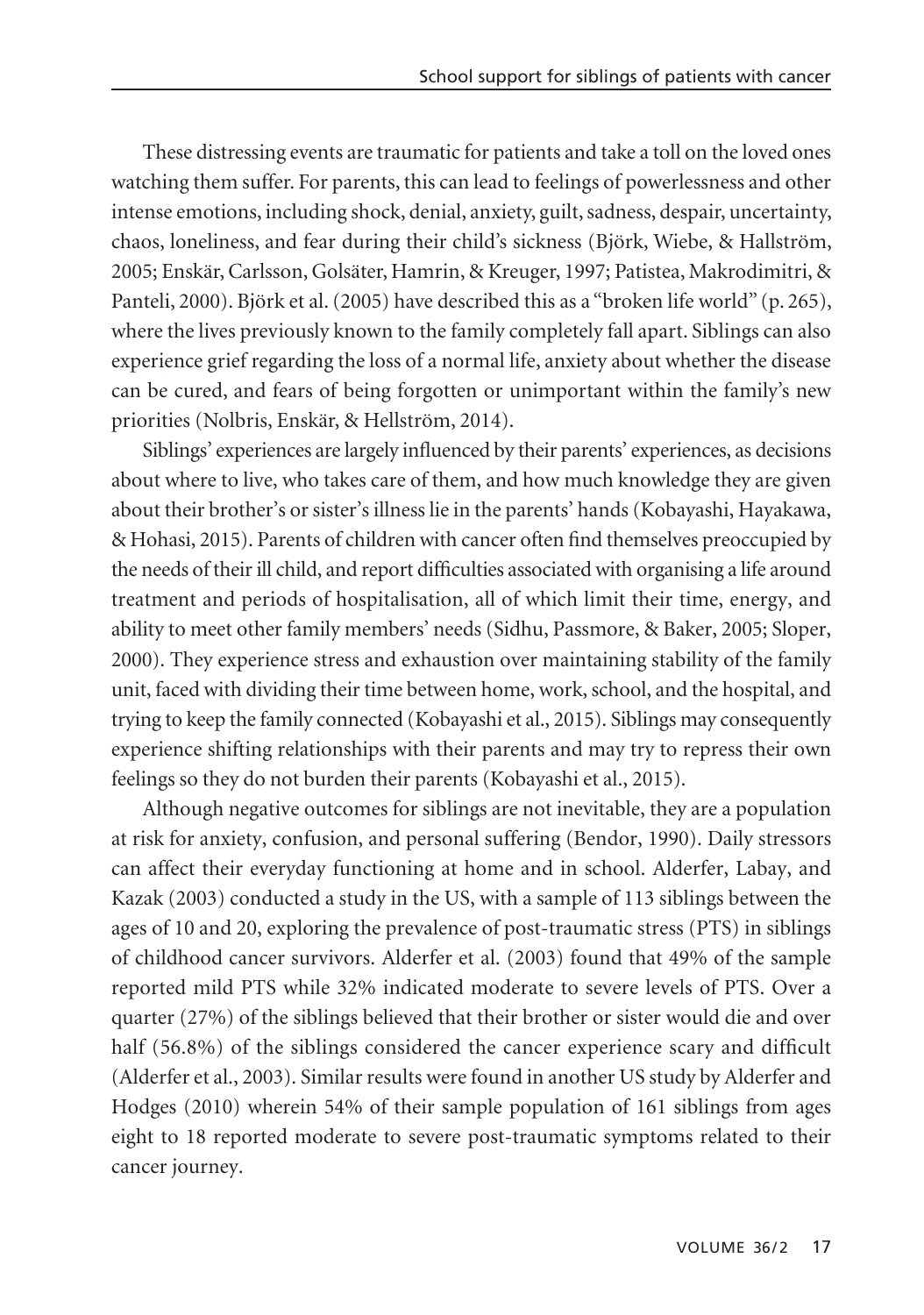Studies exploring siblings' responses to the illness have also revealed the physical reactions such as headaches and stomach aches that siblings can exhibit (Heffernan & Zanelli, 1997; Houtzager, Grootenhuis, & Last, 1999; Nolbris & Ahlström, 2014; Walker, 1988). Sleep disturbances have been noted in a number of studies looking at the physical reactions of children to their sibling's cancer diagnosis and related experiences (Heffernan & Zanelli, 1997; Nolbris & Ahlström, 2014; Walker, 1988).

Some siblings have reported difficulty controlling their emotions, for instance becoming angry at home with parents and healthy siblings, as well as in school with their friends (Nolbris & Ahlström, 2014). What presents as problem behaviour is likely to be a young person's response to distress and grief. Siblings may experience stigmatisation by peers, which can lead to shyness and social isolation at school (Barbarin et al., 1995). A US study by Fife, Norton, and Groom (1987) showed that 54.8% of their sibling sample of 31, aged six to 17, exhibited behaviour problems (including hostility, attention seeking, and withdrawal), while a decline in academic performance was noted in 38.7% of the siblings. Siblings' academic functioning can be influenced by fatigue, increased household responsibilities, and declining parental supervision and involvement in their school life (Barbarin et al., 1995). Such research suggests that school staff have a role to play in helping families when symptoms such as these are apparent and are adversely affecting a sibling's school performance.

Having a sibling with cancer, though, is an unfamiliar experience for many children and young people, and consequently, it may be uncomfortable for them to discuss or even acknowledge this at school. Parents noted that siblings were often isolated in school and felt unsupported by their peers (Sidhu et al., 2005). The situation can be intensified by the lack of social interaction outside of school, as altered family caretaking responsibilities may limit participation in after-school activities (Bendor, 1990).

However, research has found that siblings with high social support have fewer behaviour problems and fewer symptoms of depression and anxiety than those with less support (Barrera, Fleming, & Khan, 2004). These findings highlight the benefits of and need for sibling support from schools and the wider community.

Siblings can also experience post-traumatic growth from their cancer journey, which has been defined by Tedeschi and Calhoun (2004) as "positive psychological change experienced as a result of the struggle with highly challenging life circum stances" (p. 1). There can be opportunities for them to demonstrate maturity, supportiveness, and independence in the face of adversity, to display acts of selfsacrifice and generosity in responding to the needs of others, and to experience a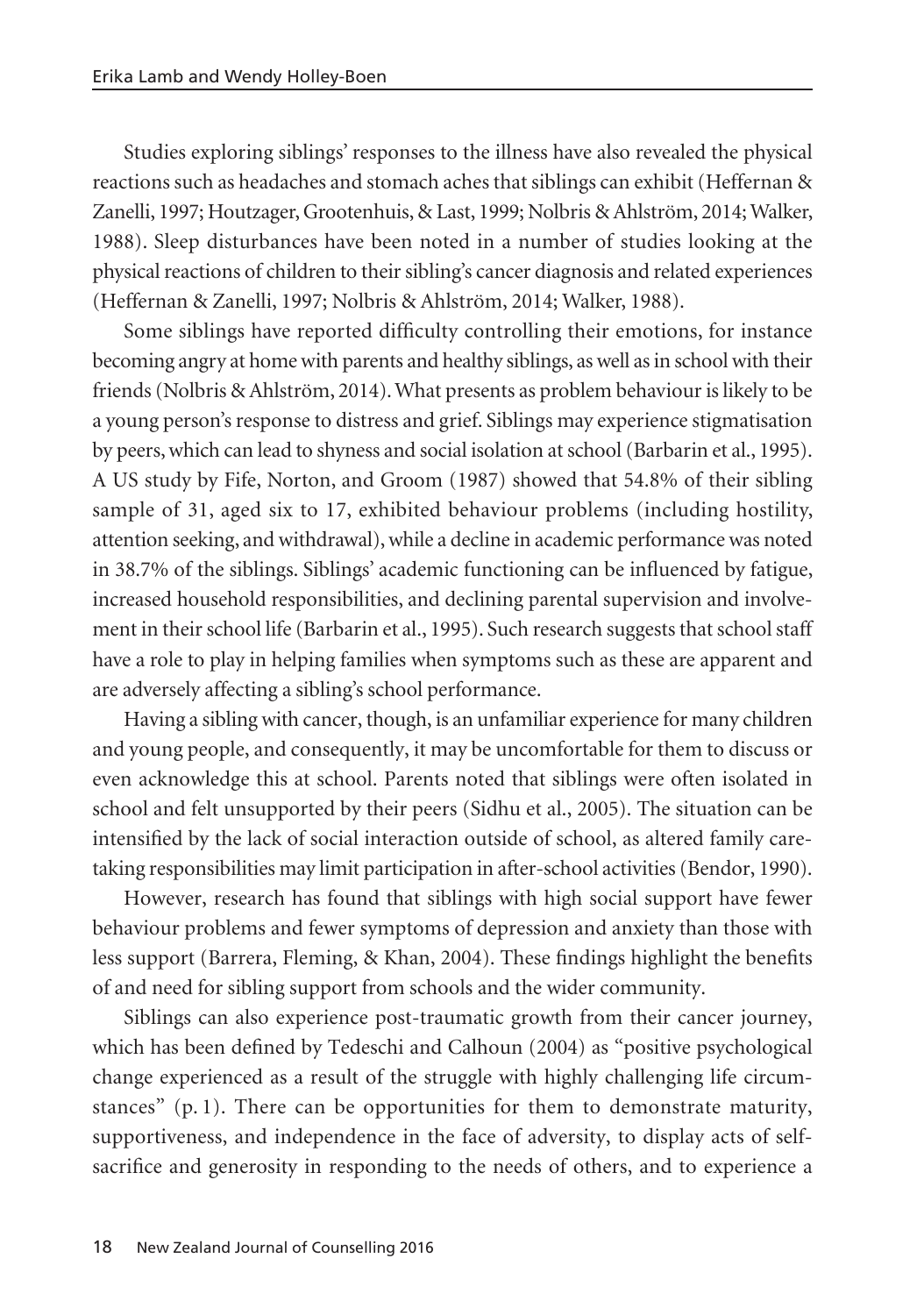greater sense of compassion with others who struggle (Barbarin et al., 1995). Trauma can bring new perspectives, such as discovering who they can discuss intimate details of their life with and who they can depend upon in times of need (Kilmer, 2006).

The environments in which siblings are immersed either encourage or discourage emotional expression and candid discussion (Kilmer, 2006). School community members such as counsellors, teachers, and other students are uniquely positioned to form supportive relationships with siblings and help ease the burden they may be carrying. Ideally, schools aim to promote the self-knowledge and emotional acceptance of all students, while encouraging them to reach their potential and become content and productive individuals (Hornby, 2003). By helping young people disclose their distress and talk about their concerns, and by providing them with validation and appropriate support, schools can help siblings reframe their cancer journey in terms of personal growth, building resilience, and other unexpected positive outcomes (Kilmer, 2006).

In its review of how to improve guidance and counselling in secondary schools, the Education Review Office (ERO, 2013a) adapted a "Circle of Care" approach used in Manitoba, Canada (Manitoba Education, & Citizenship and Youth, 2007) for New Zealand schools. In this approach, the student is situated in the centre of several layers of care; guidance and counselling comprise just one of those layers, with the guidance counsellor as one of many sources of support in an in-school guidance and counselling team. In Manitoba, guidance and counselling is viewed as a shared responsibility of all staff, where each member has a specified role (Manitoba Education, & Citizenship and Youth, 2007). Counsellors play a key role in the promotion of pastoral care training which encourages other school staff to engage in pastoral care activities (Hearne & Galvin, 2015). To inform this approach, ERO (2013b) asked students who they would talk to about a variety of concerns, and found that students were more likely to confide in guidance counsellors than any other school staff regarding mental health issues, conflicts with friends, grief, and family problems, while they were more likely to turn to a form teacher or dean to discuss concerns about their learning (ERO, 2013b).

Emotional distress can affect students' learning, and considering the amount of time spent at school, and the influence teacher–student relationships can have on school performance and wellbeing (e.g., Agee & Dickinson, 2008; Cooper, 2004; Hawk, Cowley, Hill, & Sutherland, 2002), it is not surprising that teachers are viewed by some siblings as important sources of support, hope, and information, providing them with comfort and a focus outside of the illness (Björk et al., 2005; Sloper, 2000). Alderfer and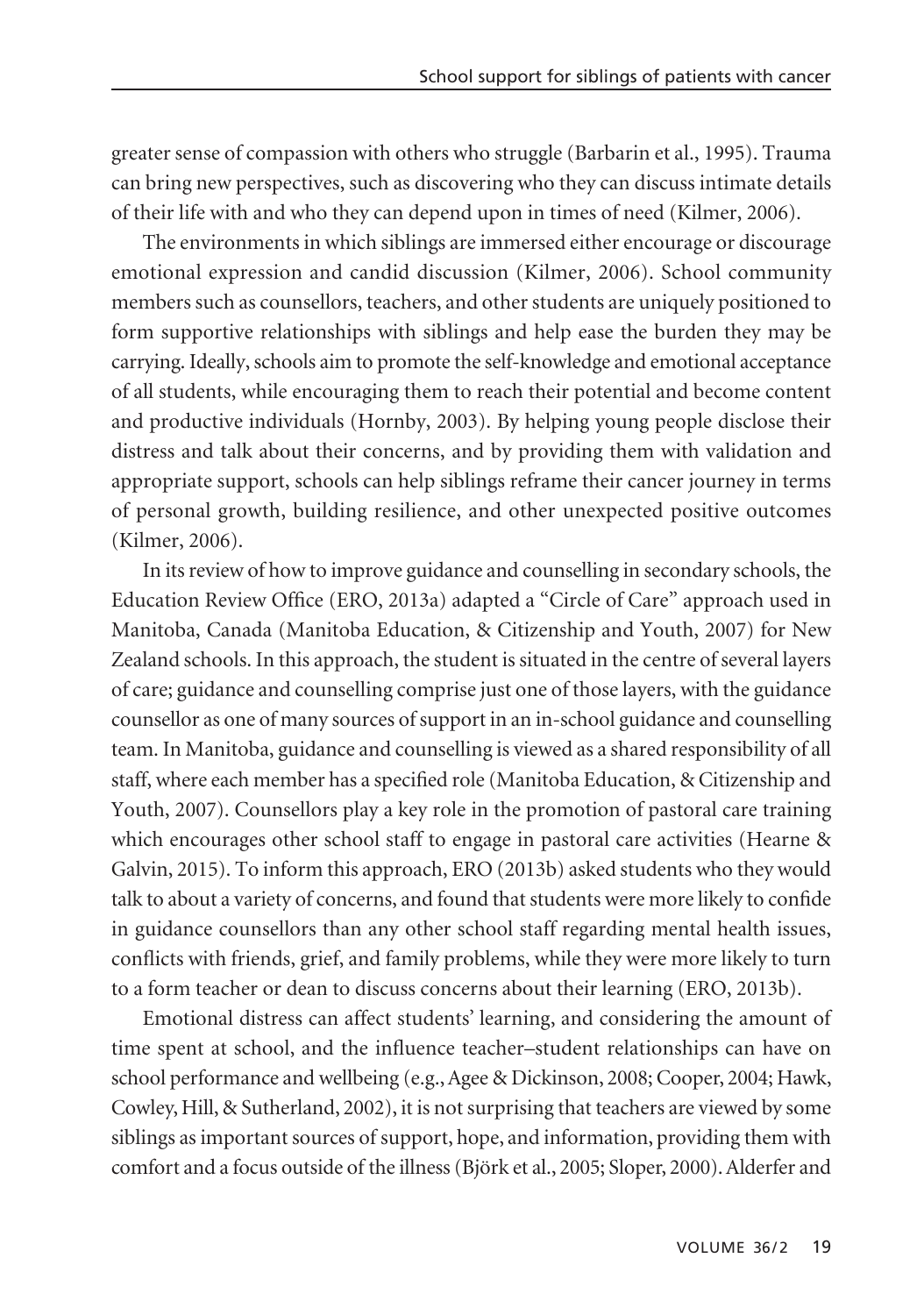Hodges (2010) found in their study that greater levels of teacher social support, as perceived by siblings, were significantly related to better school performance.

Guidance counsellors, however, seem pivotal in coordinating consistent, effective, and sustainable supports for students; without a dedicated staff member, support is often ad hoc and based on the goodwill of caring adults in the school. In New Zealand, schools with small rolls (100 to 400 students) are less likely to have guidance counsellors, and the employment of counsellors in pre-secondary schools is rare (ERO, 2013b; Hermansson & Webb, 1993). The New Zealand Association of Counsellors (NZAC, 2015) has advocated for counselling services to be available at pre-secondary schools, stating that "by introducing counsellors at a primary and intermediate level, you are providing these young students with regular access to someone in whom they can establish trust and from whom they can get muchneeded support if they have problems at home" (n.p.). To create the conditions for trust between young people and counsellors, the provision of quality counselling services should be available early on in schooling, and allow for frequent informal as well as formal access (NZAC, 2015).

Nevertheless ERO (2013b) reports that only 65% of students participating in a survey on guidance and counselling said it was socially acceptable to seek support at school for guidance and counselling. The stigma attached to seeking guidance counselling is a challenge for some schools; work is needed to break down this and other barriers to students' seeking help. Alongside the formal support from counsellors, vigilant teachers and deans are a critical resource; they are well-placed to recognise changes in students' mental health and wellbeing, can often be the first to hear about a family's circumstances, have positive relationships with the sibling, and can facilitate support from the counsellor or a multi-disciplinary "wrap-around" team (Mazzer & Rickwood, 2015). NZAC (2015) also stresses the importance of supporting whole families to resolve problems and connect with appropriate professionals or agencies as required.

International studies provide an insight into the nature of experiences of childhood cancer for siblings. Exploring perceptions of support for siblings of children with cancer in the New Zealand context as well seemed valuable to elicit information for families here, as well as for schools and organisations dedicated to improving the lives of young people affected by the childhood cancer experience. The current study therefore endeavoured to explore the types and importance of support structures provided within school communities for siblings in their cancer journey.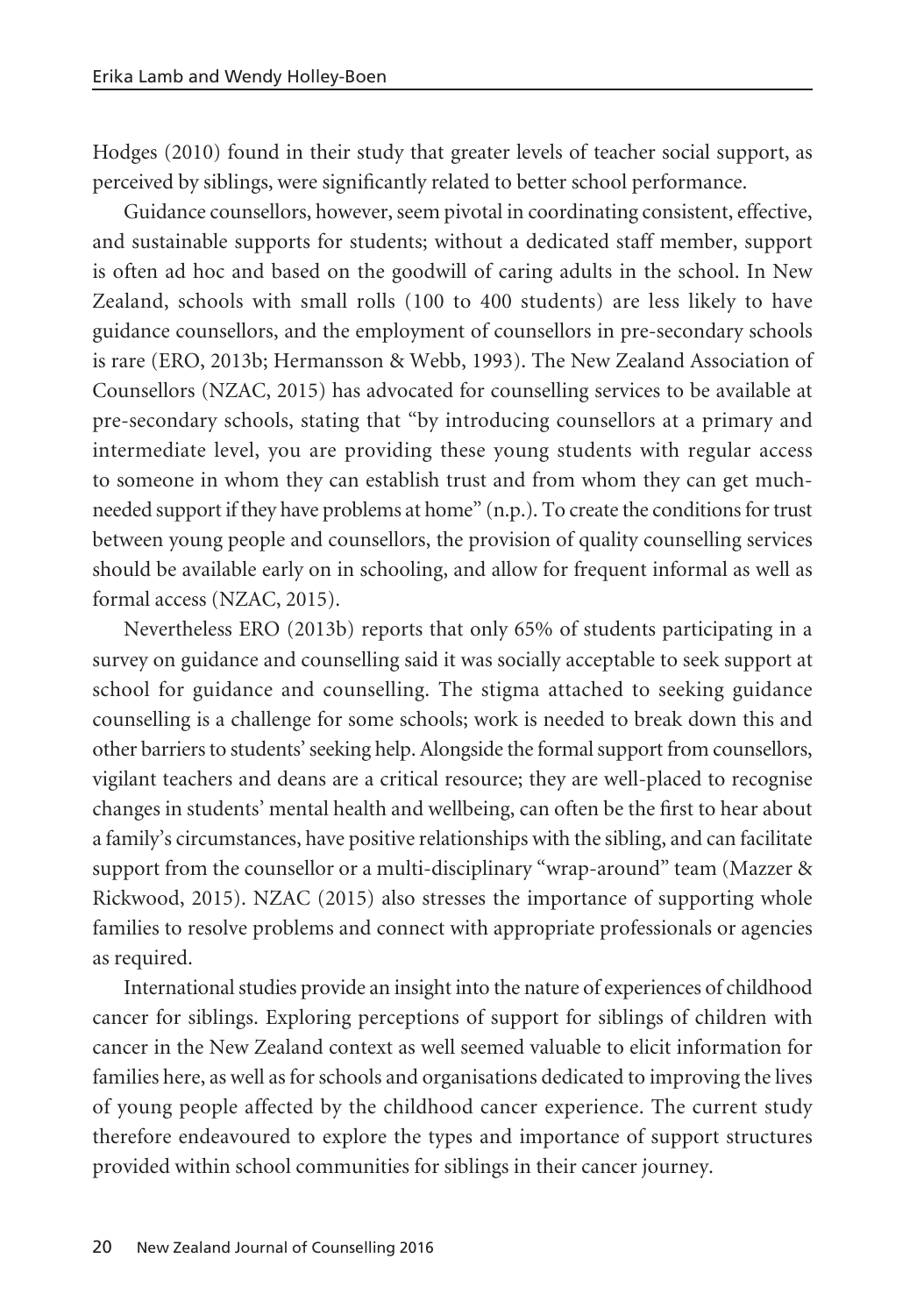#### **Method**

The current study focused on answering the following four questions:

- Who/what are supports for siblings at school?
- How have siblings been supported during their cancer journey?
- What do siblings wish people understood about the impact of a cancer diagnosis on their lives? and
- What supports do siblings wish had been available?

The project aimed to contribute to providing appropriate support for siblings of patients with cancer. To enable others to gain a greater understanding of their experiences and the support they found helpful, siblings needed to be able to tell their stories and express their feelings and thoughts in their own words (Sloper, 2000; Wilkins & Woodgate, 2005). To this end, data were collected using predominantly qualitative methods in a nationwide online survey and a small semi-structured focus group. The survey consisted of a series of mainly open-ended questions which allowed participants to describe their experiences in their own words.

CanTeen New Zealand is an organisation that aims to support, develop, and empower young people aged 13 to 24 who are living with cancer, while also providing support to their siblings (CanTeen, n.d.). As researcher, the first author consulted with CanTeen staff, as well as a former CanTeen sibling member, to ensure that questions in the survey and focus-group session were appropriate. CanTeen staff also helped recruit participants for the study, and offered participants debriefing or support if needed during or after the study. The survey questions were adapted from the Nurse– Sibling Social Support Questionnaire developed by Murray (2000a) to explore support from school staff rather than health professionals. The project was reviewed and approved by the Massey University Human Ethics Committee.

#### *Participants: Survey*

Due to the sensitive nature of the research topic, the researcher ensured that participants had strong connections with an organisation such as CanTeen for any necessary followup support. Criteria were established to guide recruitment for the online survey through the population of sibling members of CanTeen: (1) the participant needed to be over 16 years of age; (2) to have a survivor sibling who was two or more years postcancer treatment, and (3) to have attended school when their sibling was diagnosed with cancer and/or while their sibling received cancer treatment. Additionally, potential focus-group participants had to be able to attend a session in Auckland.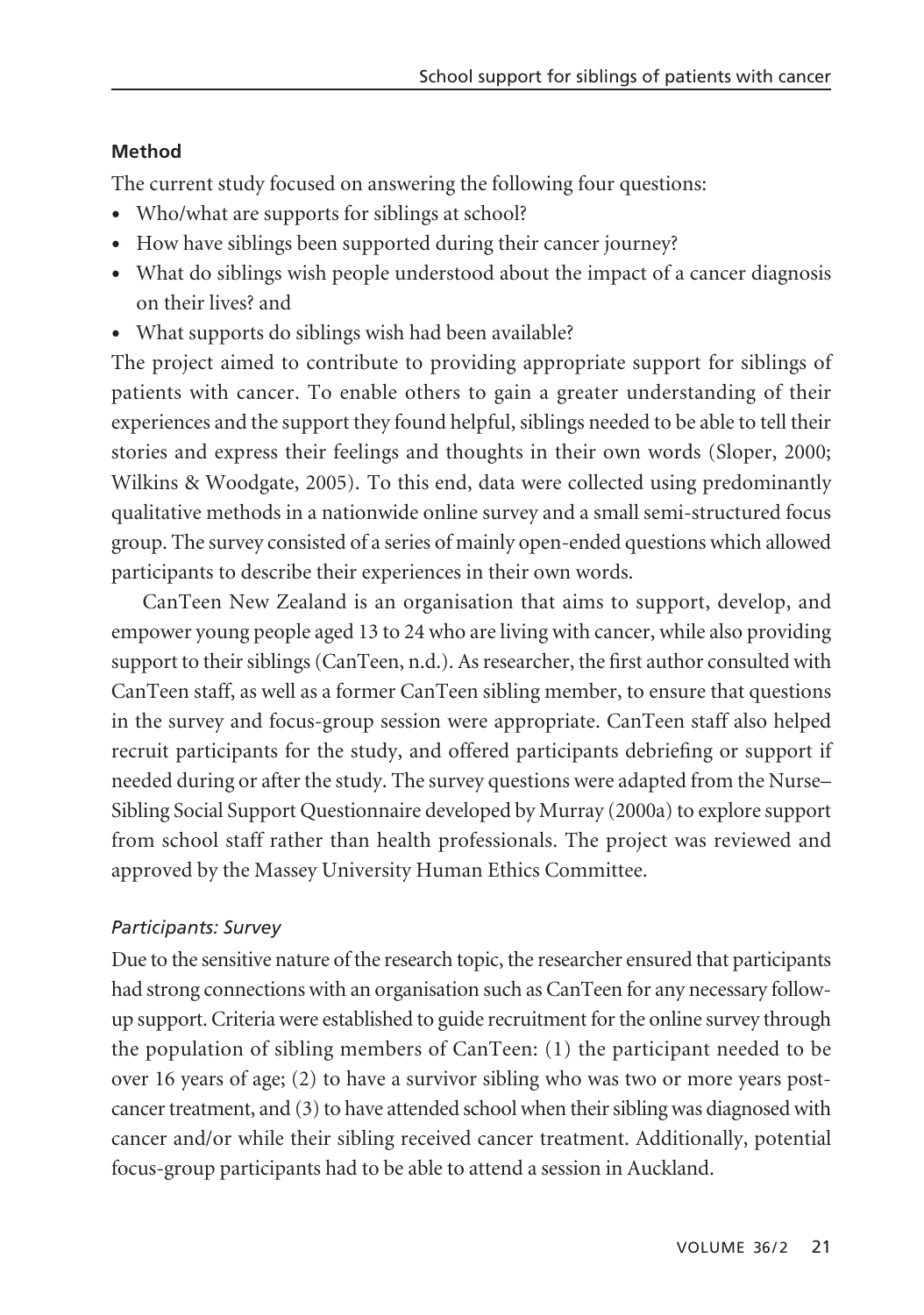Invitations to participate in the online survey were placed on the Facebook pages of all the CanTeen regional offices in New Zealand. A link to the website hosting the survey was attached to the Facebook notices, and was also emailed to participants at the discretion of CanTeen staff or upon request of a member. The survey was avail able online for 12 weeks, and 10 CanTeen sibling members completed or partially completed the survey. The sample was made up of seven females, one male, and two participants who did not specify their gender. Participants were between seven and 18 when their sibling was diagnosed. The current age of the participants ranged from 18 to 24 years.

# *Participants: Focus group*

CanTeen Auckland staff personally invited sibling members to participate in the focus group session. Focus groups were difficult to schedule due to staff and participant illness. As a result, only one focus group was conducted, with three females, aged 16, 17, and 21, and one male, aged 18, as participants. Two had been attending primary school when their sisters were diagnosed, while the other two were high school aged when that occurred.

The recruitment criteria were influenced by the knowledge that children and young people tend to have significantly higher distress levels and unmet needs when a sibling is undergoing cancer treatment or has relapsed (McDonald, Patterson, White, Butow, & Bell, 2015). Young people are not usually at high risk of psychological disturbance after their sibling has successfully completed cancer treatment (Van Dongen-Melman, De Groot, Hahlen, & Verhulst, 1995).

# *Survey and focus group questions*

Survey participants were asked to consider who they perceived to be sources of support in school and whether or not they accessed counselling services. If applicable, they noted what they sought from counselling and rated the service. Siblings were asked what they wanted school peers to know about their cancer journey and how school staff helped them communicate with their peers regarding their situation. Participants were asked to describe ways in which members of a school community could help siblings of a young person with cancer, and answered questions on the helpfulness and frequency of school staff-members' support. The focus group, in turn, explored the two overarching topics: the effect on school life of having a brother or sister with cancer, and hopes for the future of school-based support for siblings.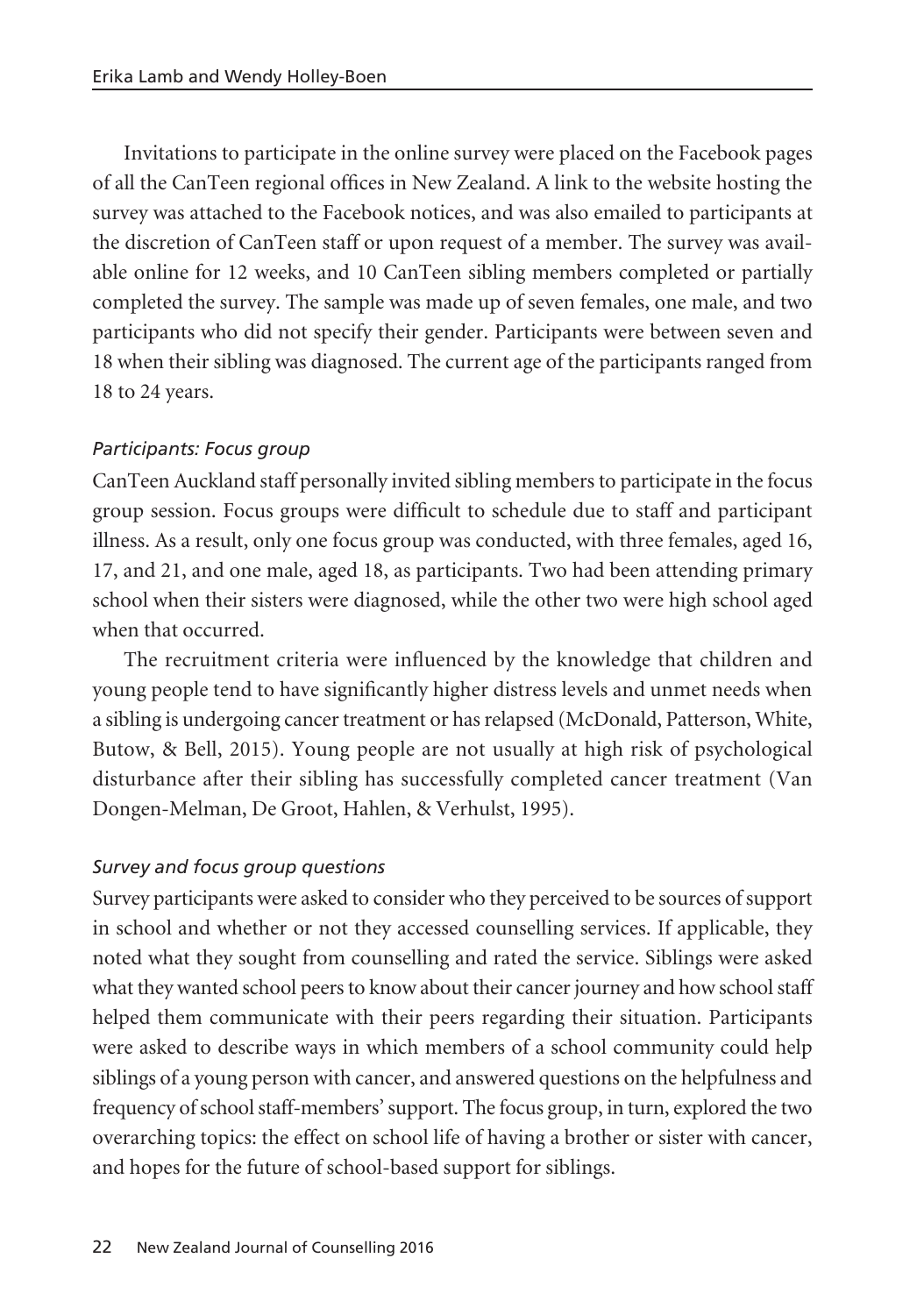# *Data analysis*

Data were analysed thematically, in a process similar to Sidhu et al.'s (2005) research on parents' perceptions of the needs of siblings with cancer, and were "coded through a process of highlighting key words and phrases according to concepts and meaning, which formed constructs" (p. 278). Common themes emerged across each of the survey questions, and across the responses of each participant. The focus group was audio-recorded and transcribed verbatim by the researcher. Transcripts were then used for a similar thematic analysis, the results of which were compared with themes from the survey data. Pseudonyms are used here for focus-group participants.

#### **Results and discussion**

# *Disruption of everyday life*

Siblings expressed a strong desire for school communities to understand the effect of the cancer journey on their everyday lives. When asked to give one key message to schools, six out of nine survey respondents suggested schools needed to be aware that living with a brother or sister with cancer is really tough for siblings and can take a great emotional toll.

*It affects siblings equally emotionally as it does the patient. Everyone deals with it in their own way, so people need to be able to recognise what a particular person needs.* (Survey respondent 5)

*A lot of people asked about Eden…not a lot of people asked us how we were…It was still tough on us too but they focused their attention on her just because she was sick, it's like, yeah, same…you can't be selfish about it, you know…you do just want somebody there to support you more.* (Julia)

Having a brother or sister with cancer can complicate relationships in the family unit and siblings may struggle to deal with the ways other family members are coping with the child or young person's diagnosis. In the focus-group session, Steven described hearing his sister throwing up in her bedroom next to his room as a side effect of treatment, alongside dealing with the toll it was taking on his parents. Similarly, Belinda noted how her brother's reaction to cancer impacted on the whole family:

*He kind of withdrew from us and my parents were kind of upset, so you kind of feel isolated…That was hard 'cause I didn't know who to talk to about it. So I didn't know what was happening or how bad it was going to be.* (Belinda)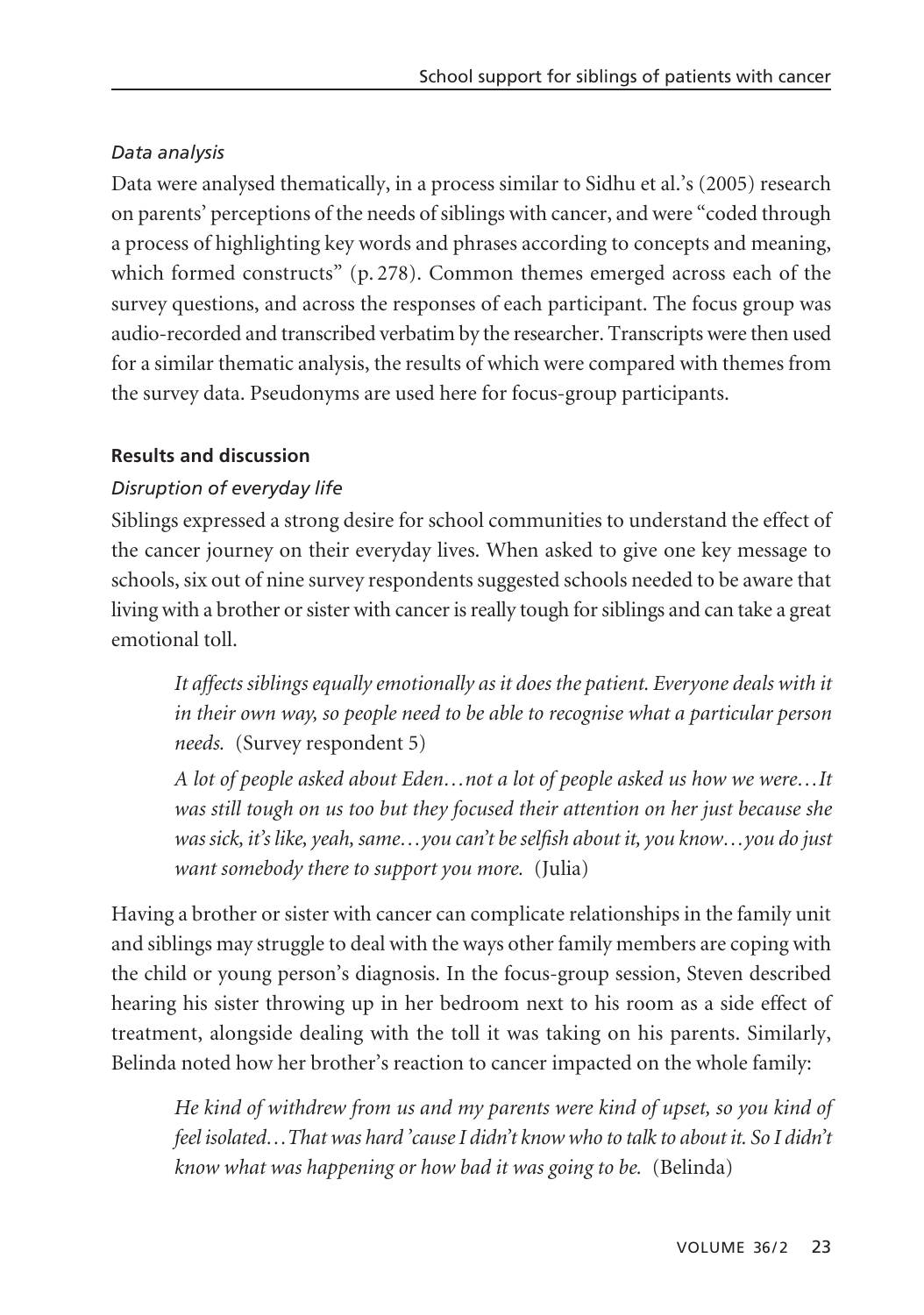In the focus group, Tessa and Julia discussed changes in family relationships in terms of loss of attention, with their parents spending more time with their ill siblings, lacking the time to support their other children in their activities.

*Mum and Dad spent a lot of time with Eden when she first got diagnosed and stuff…for the first whole two years, everything just got put on hold for all of us. Like, we still did stuff out of school, stuff like sport, but they weren't really as important to Mum and Dad.* (Julia)

While survey participants were not asked directly about the impact the cancer experience had on their home lives, some wrote of feelings of isolation in their family, and the serious consequences of the strain on all family members.

*This experience put a massive strain on my family. My parents got divorced, and I have broken relationships with my brother and sister that I am slowly mending after a solid 10 years on. Cancer sucks.* (Survey respondent 9)

Five out of the nine respondents in the online survey indicated that they took time off school while their sibling had cancer, firstly to come to grips with the diagnosis as a family and subsequently while their sibling was receiving treatment. One respondent took time off school to spend time with his family, to look after his brother when he was ill, and to look after his own mental health while struggling with depression during the cancer journey. Two focus-group participants mentioned taking time off school to avoid exposing their ill sibling to measles and chickenpox which were going around. One sibling indicated that they missed out on school because it was difficult for their parents to arrange transport to and from school. Involvement in extracurricular activities was also affected, with one focus-group participant describing over-involvement in soccer as her parents were focused on looking after their other child. In contrast, another participant disclosed that the experience ended his promising involvement in golf:

*My golf kind of took a sidestep quite a lot, because I got accepted into an American golf scholarship programme thing, but I dunno…I didn't really want to do that because it was going to cost a lot of money…I could have got better, but I stopped that.* (Steven)

In all of these scenarios, guidance counsellors and teachers would be well positioned to monitor the impacts on the sibling, and to coordinate practical, academic, and social/emotional supports.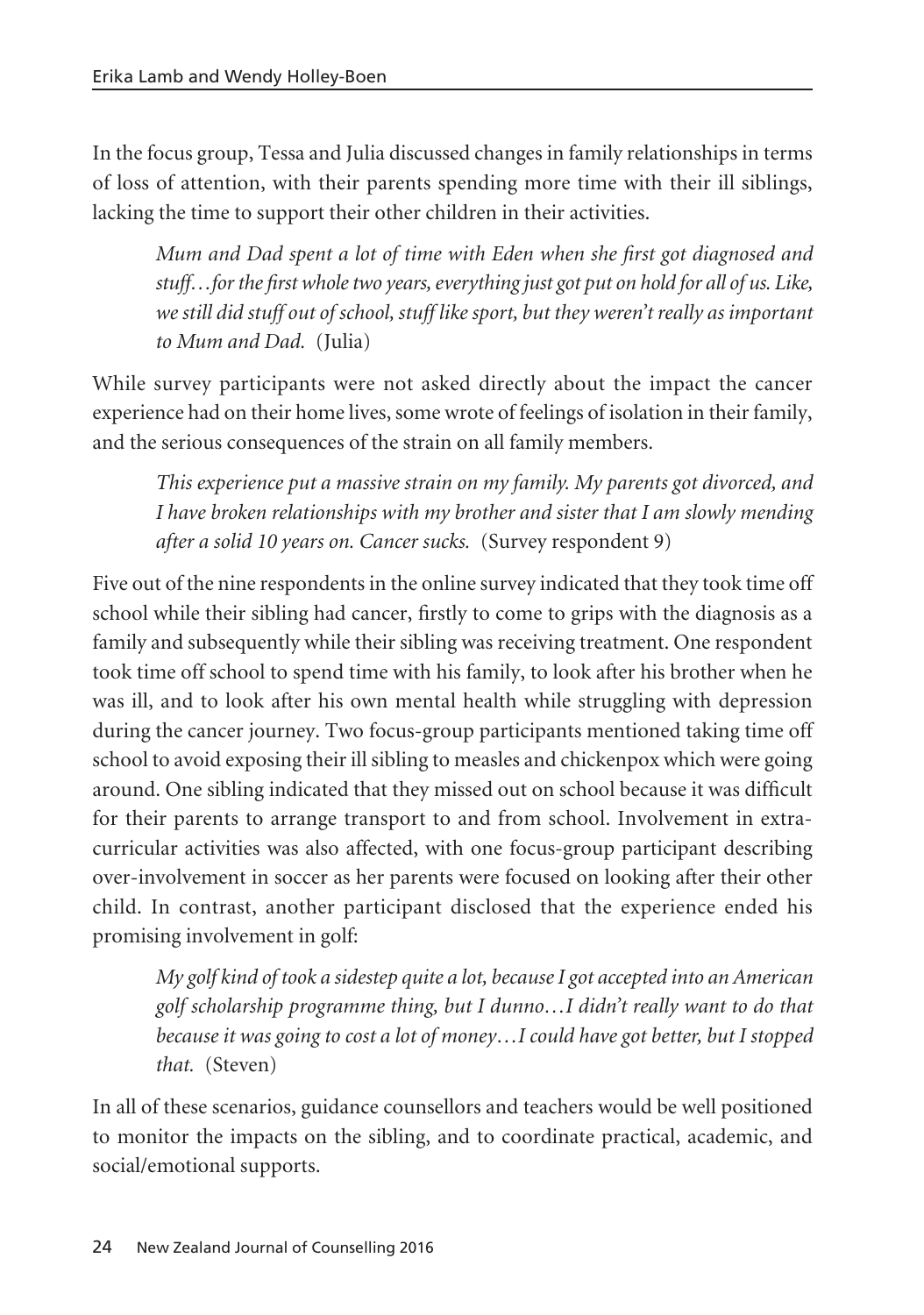All survey participants who responded to demographic questions indicated that they lived at home with their family during their cancer journey. For the majority, that meant living with at least one parent and their siblings. One respondent, who identified herself as Mäori/Päkehä, lived with her grandparents while her brother was receiving chemotherapy. Another stayed at friends' houses when her parents needed to stay overnight at the hospital. Though none had to move so that their sibling could receive cancer treatment, two participants mentioned their parents and sibling travelling out of town for treatment, and one mentioned spending all of his school holidays away from home.

Such disruption to everyday life has been commonly recorded in the literature about siblings' cancer experiences. As described by siblings in the current research and in previous studies, parents of children with cancer are often most focused on the needs of their ill child and lack the energy to attend to their other children's needs (Sloper, 2000), and participants did not feel as important as their siblings with cancer (Bendor, 1990). Having a brother or sister with cancer can have long-lasting effects on a sibling's future directions, as in Steven's case with golf, and his experiences reflect Bendor's (1990) finding that siblings aged 14 to 19 years feel conflicted about continuing life as normal. He may have hidden his feelings to avoid putting further pressure on his parents (Kobayashi et al., 2015).

The fact that participants stayed with grandparents or friends at various stages of the cancer journey reflects the way a wider group of family or friends become involved in the responsibility of caring for siblings because of the demands of the illness (Sidhu et al., 2005). Research has shown that a lack of social interaction outside of school hours can lead to feelings of loneliness in siblings and negatively affect their sense of belonging (Bendor, 1990; Murray, 2000b).

It is important for school staff to be aware of the changes in siblings' routines and the possible consequences of those changes in order to find ways to support their emotional wellbeing and academic needs, boost a sense of belonging within the school community, and reduce the risk of further negative effects. With their access to students, school records, staff perspectives, and resources, school staff are in an ideal position to gain an understanding of siblings' school lives and to work with families to provide the best care for those in need.

Importantly, the cancer journey does not necessarily end for a family when the patient has finished treatment or the cancer has been eliminated. A focus-group participant, Tessa, who was in primary school when her sister was diagnosed with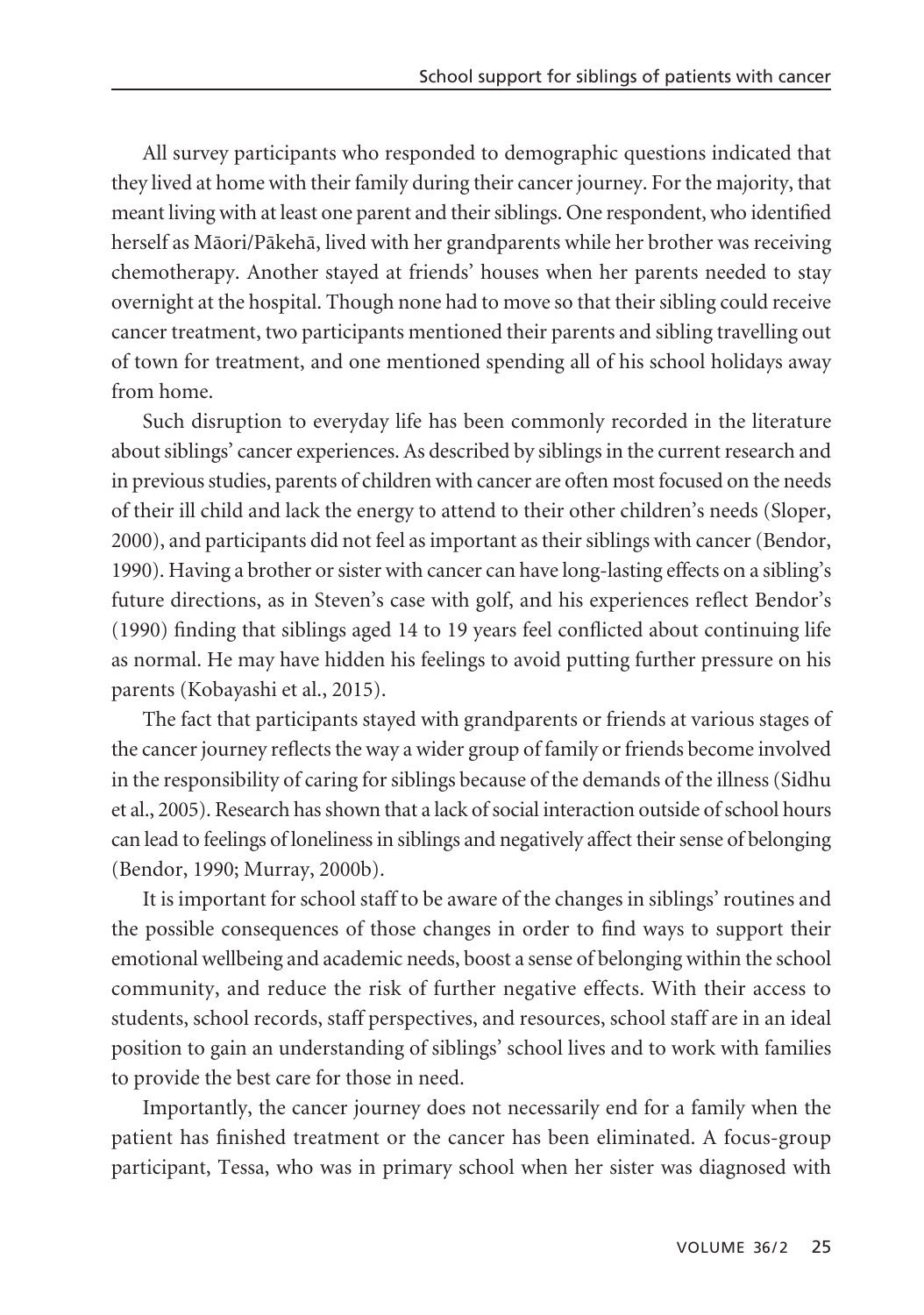cancer, reflected on the fact that the time when she needed most support was several years after her sister had finished treatment, when the realisation hit her about how different their young lives had been:

*In Year Nine, that was when I like, it hit me that she was in that, like, state, that she was really sick, and that's when I kind of felt the worst because I realised that I was…doing normal things…while she was in hospital…all the feelings hit me at once, because I didn't really know what was going on when I was so young, and then I realised.* (Tessa)

Kobayashi et al. (2015) found that once their brother or sister recovered from their illness, siblings had time to reflect upon their experiences, and their understanding of cancer and related events increased as they grew older. Even with a brother or sister in remission, siblings may still struggle to come to terms with what the family has gone through. Developmentally, as they grow older they may gain a fuller appreciation of the threat cancer presented and be better able to process the journey. If a child or young person is still struggling with emotional, behavioural, social, or academic issues, support should be provided.

# *Role of school counsellors as providers and coordinators of emotional support and pastoral care*

None of the participants in the focus group, and only two of the 10 survey respondents, had accessed school counselling services. Six of those 10 respondents were attending either high school or a combined intermediate and high school, and it was therefore probable that counselling services were available. When asked what they had hoped to gain from counselling services, both participants who accessed these services cited needing someone to unload their emotions to, as they felt that they did not have anyone else in their lives who could fully support them.

During the focus group, the possible value was raised of having counsellors available to children at pre-secondary schools. Two participants who had attended primary school at the time of their sisters' diagnoses indicated that they would have found this helpful:

*It sort of would have been helpful for us then because we were so young, you know. We didn't really understand it much either. So yeah, it might have been good to have someone.* (Julia)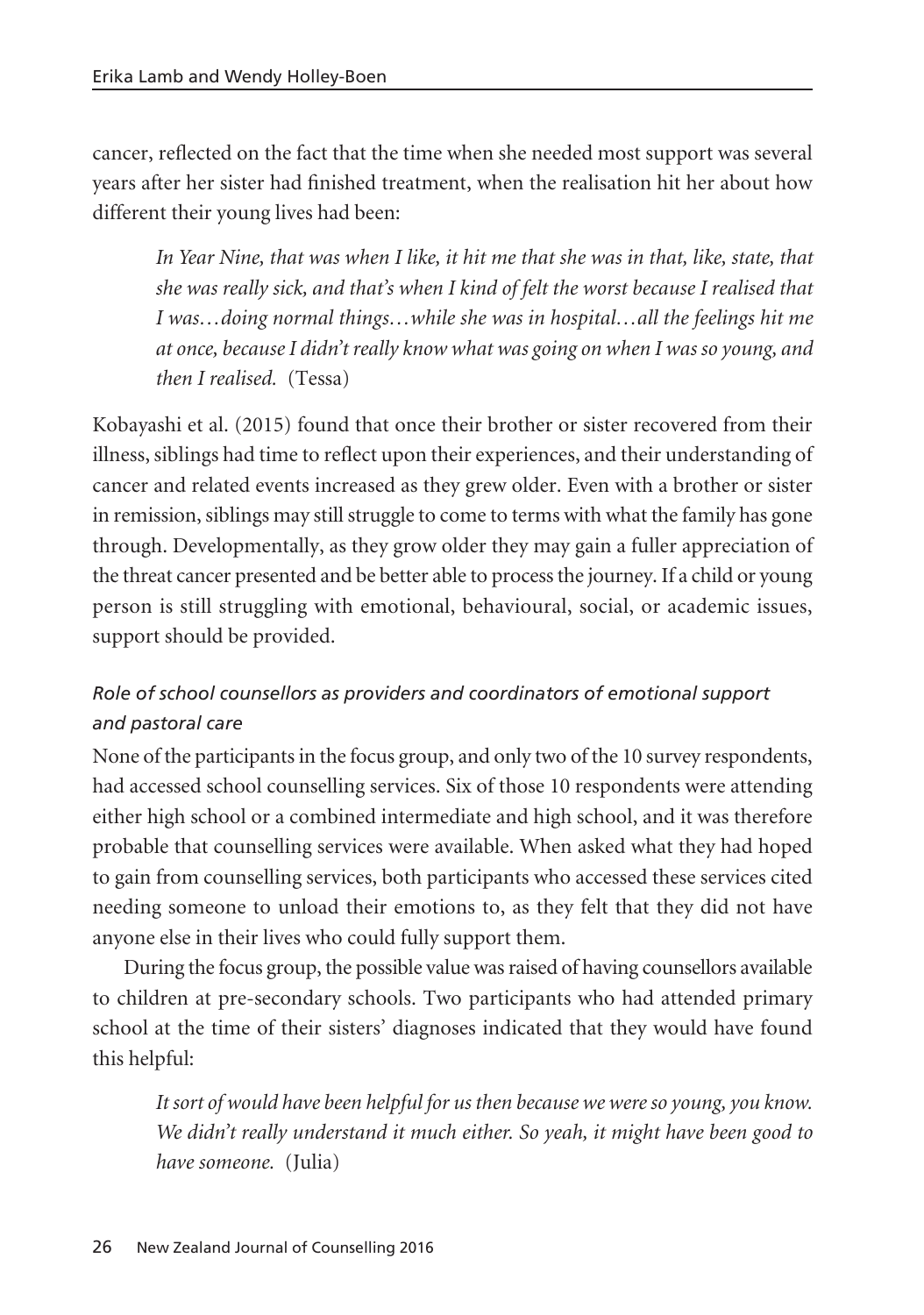One of the participants in the survey also reflected on the usefulness of having a school counsellor at primary school:

*At that point in my life (because I was 8/9), school counsellors probably wouldn't have benefitted me as much as they would do now. It may, however, have helped for me to understand what I was going through and why I was feeling so sad.* (Survey respondent 9)

When asked what they would have gained from counselling support at primary school, Julia indicated that she would want help understanding her situation, and to be able to talk about her feelings. Belinda imagined what it would have been like if her brother had been diagnosed when she was much younger:

*Especially when you're younger, it would be harder to approach. When you're a teenager, it's easier to…have the autonomy to go and ask for a counsellor but when you're younger, you might not even know what that is or know how to, say, it probably would be easier…especially as a sibling because it would be harder to talk to your parents about that kind of stuff or family so it would be good to be able to talk to someone at school, and it would be confidential.* 

Belinda's comments acknowledge the difficulty some young people face in seeking help. Several siblings in the online survey, advising how school counsellors could provide support to siblings, used the word "offer," indicating that they wanted to know that help was readily available at school, if necessary. Survey participants also wanted school counsellors to provide emotional support to siblings and be someone that siblings could talk to about their cancer experiences.

Of all members in a school community, ERO (2013b) identified guidance counsellors as those with whom students were most likely to discuss grief and family problems. When siblings would benefit from talking with someone one step removed from events in the home environment, school staff can provide support and guidance to students from an adult perspective (Reddy, Rhodes, & Mulhall, 2003). At times this may involve direct support from the school counsellor, while at other times, other adults in the school have a part to play.

In a less direct manner, school counsellors play an important role in coordinating pastoral care in school: with the consent of, and working collaboratively with, the student, they can be sources of emotional and informational support for other students and teachers. Siblings wanted teachers to understand their situation; four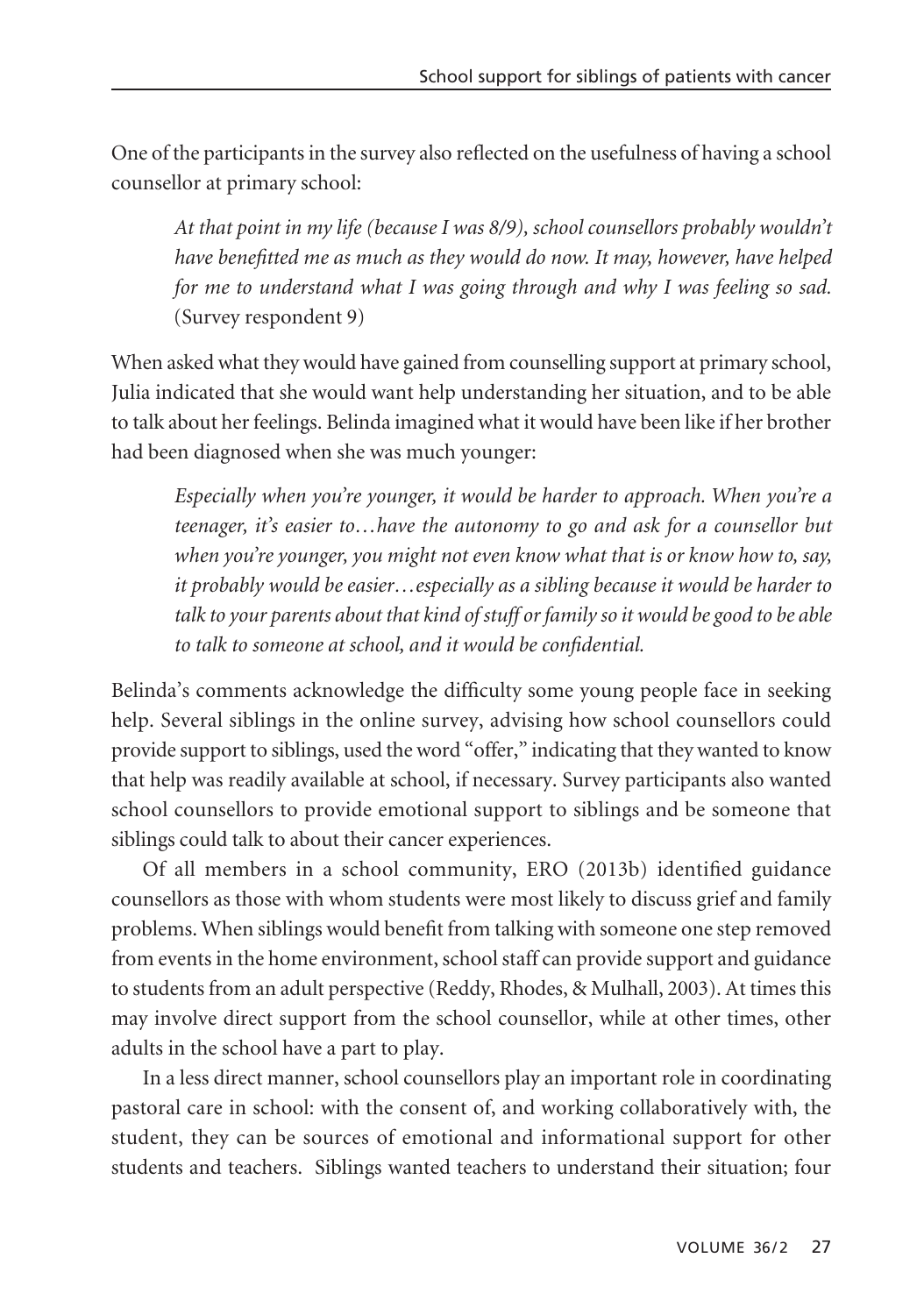survey participants indicated that teachers need to have a level of understanding—for instance, that siblings may not always be able to complete work, or that siblings "have bad days, too." The theme of teachers knowing and understanding the situation was prevalent throughout the focus group session as well, with two of the participants discussing how helpful it was to have staff know why they were not at school or unable to complete work. Teachers are a key part of a support team for siblings as they usually know their students well and are in a position to build positive relationships (ERO, 2013a). Two of the survey participants noted ways in which teachers could cater to their emotional needs:

*[By] giving the sibling a safe space to go to if they feel overwhelmed in class.* (Survey respondent 18)

*If they are comfortable with that student…be someone to talk to.* (Survey respondent 1)

One participant suggested that school counsellors support siblings in communicating with their peers. When asked how their school had helped them to communicate with their peers regarding their cancer journey, all respondents reported that no support was given. Three survey participants indicated that their friends did not understand what they were going through and found it difficult to offer appropriate support.

*My friends didn't really understand how to help or support me so they never talked to me about it…I wanted them to know it was ok to talk to me about it. I felt like I wasn't able to be sad or down around them. When I did become anti-social when I felt sad, they brushed it off, saying I was isolating myself instead of realising I didn't have any energy to be happy-go-lucky during that time.* (Survey respondent 5)

In addition to the counsellor(s), dean or house leader, and teachers, staff involved in the support network for a sibling could include other members of the school community such as the nurse, a social worker, sports coach, or leader of an activity in which the student participates, or the Special Educational Needs Coordinator. The role of school counsellors within these teams includes the guidance and support of teachers in such a situation (ERO, 2013b). Counsellors, in collaboration with school nurses, can help teachers to understand what siblings of cancer patients may be experiencing and how best to support them emotionally, socially, and academically. They could work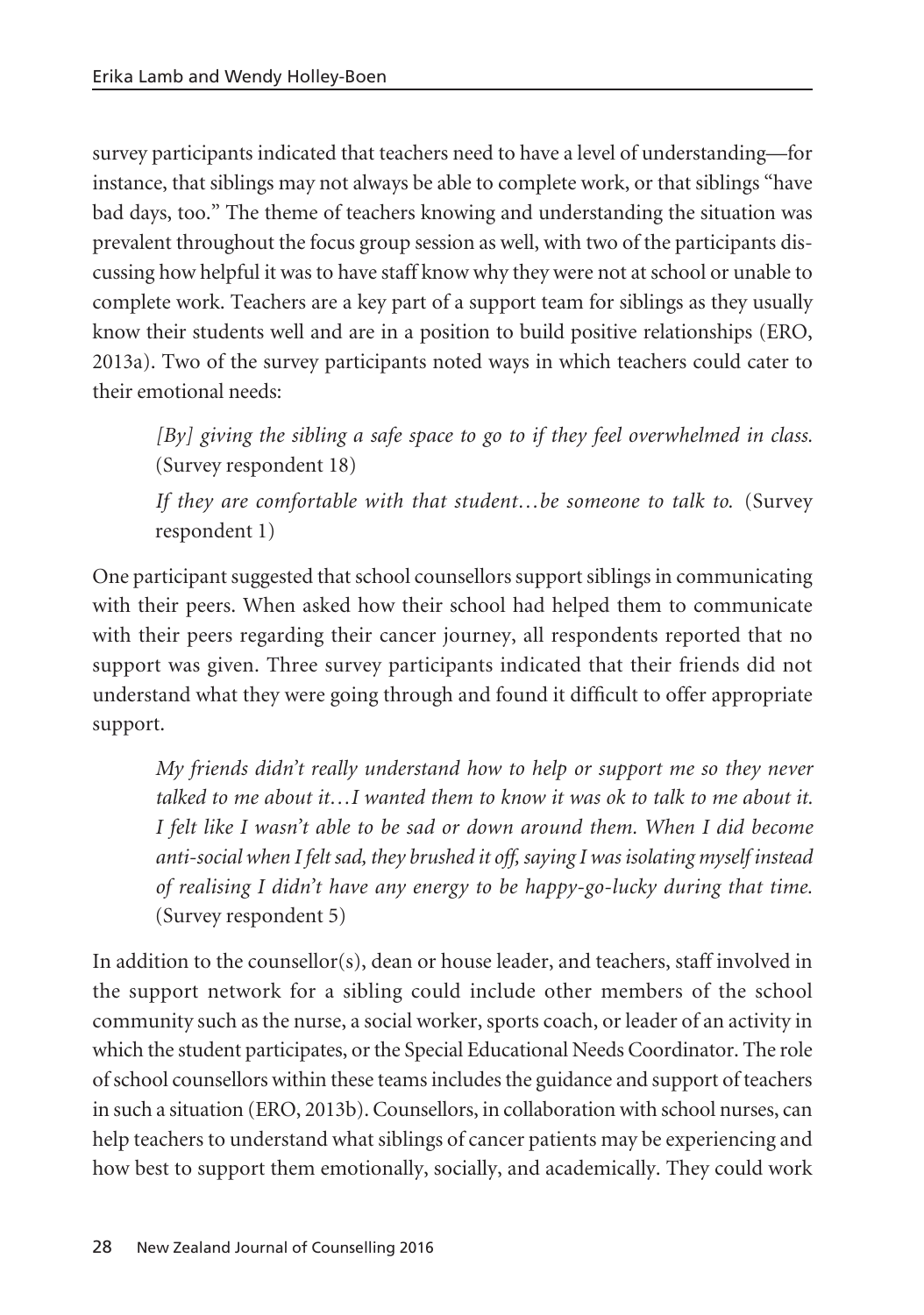directly with other students themselves or support teachers to help siblings' peers understand what their classmate may be experiencing and explore ways they can help their friend in a time of need. Bringing in appropriate resources to educate their students about cancer and the experiences of their affected classmate might help them, including the sibling, to understand the situation better and to spare the sibling from having to answer questions from their peers (Alderfer & Hodges, 2010). It is important that students participate in discussions and preventative classroom programmes which demystify some of the issues faced by children and young people, including physical and mental health issues, and to prepare them with suitable information in order to support their peers (ERO, 2013b).

There are several possible reasons why some participants did not access school counselling services. Siblings may not have been aware of available services, may not have felt they needed the services, may not have trusted the counselling system at their school, may have considered it socially unacceptable to seek counselling, or their school may not have employed a school counsellor. For some students, the issue was not one of needing support but perhaps one of not knowing how to ask for help, or of avoiding help. Further information is needed to understand why some siblings chose not to access school counselling if their schools did provide such services, and to identify the other ways they may have received informal and formal support, and what policies these students' schools had in terms of monitoring and responding to student wellbeing. What emerged from the results was the need for school counselling at primary and intermediate schools, and processes to ensure that all students, not just the sibling population, have access to counselling in times of need.

# *Need for home–school partnerships*

Another theme emerging from this research is the importance of strong home–school partnerships to help siblings cope with school and the issues that evolve from dealing with their brother's or sister's illness. Siblings expressed their desire for parents to understand how they were performing academically and also emotionally, behaviourally, and socially. When asked how helpful they would find offers of assistance to the wider family, five reported it would be helpful or very helpful. However, in reality these needs were not met. Six siblings reported that their family never received such assistance from school, one reported that assistance was seldom provided, and the remaining two participants noted that the school sometimes provided help to their families. These results do not necessarily suggest that these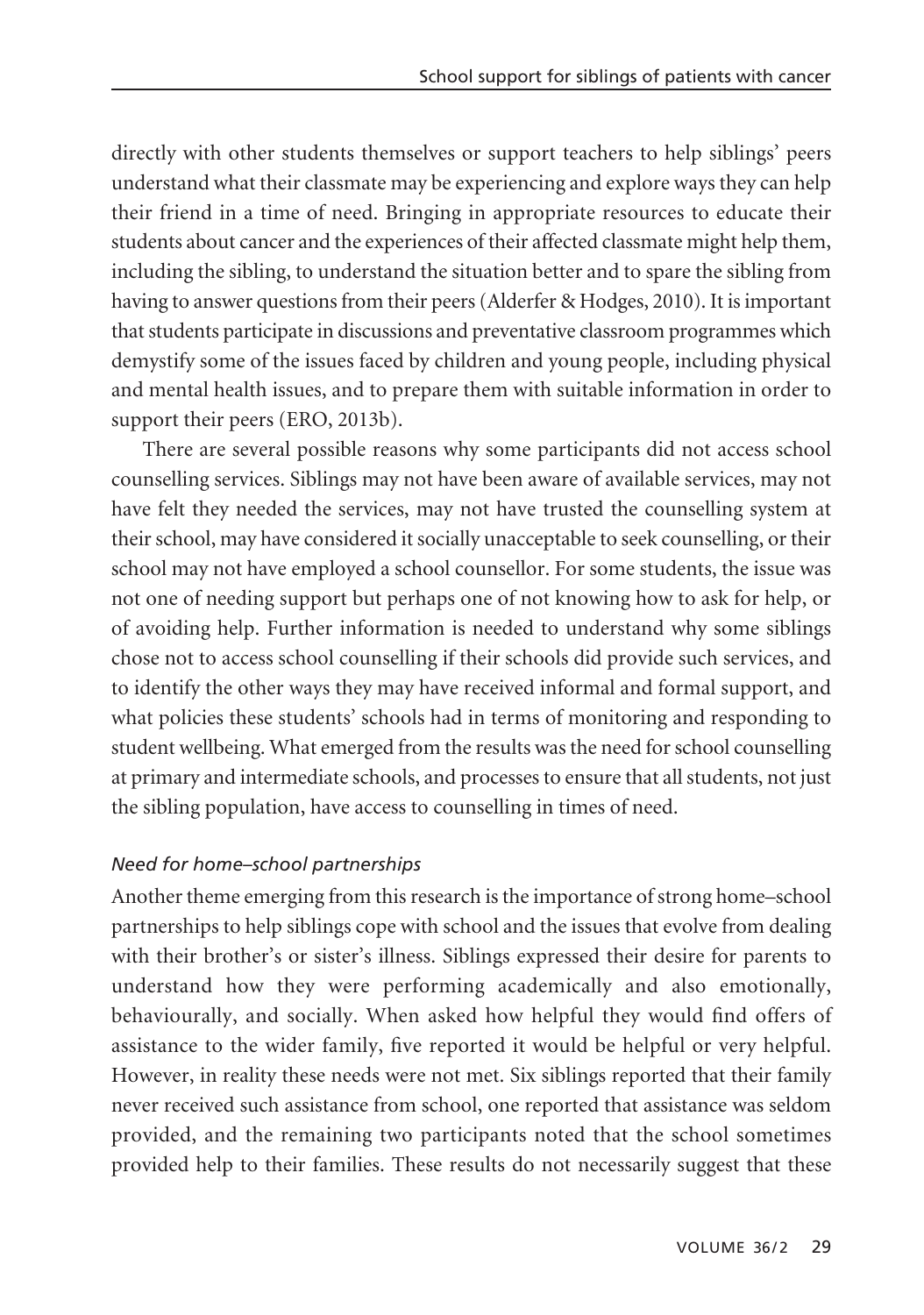services are lacking in schools, but may reflect students' desire to have services *offered* rather than seeking out the services themselves. The realities of high counselling workloads may be at play (ERO, 2013a).

In order to help families experiencing stress in ways that are sensitive to personal and cultural diversity, educators need to show "responsiveness to the expressed needs of the families we serve; what is it that they see as their needs?" (Swick & Williams, 2006, p. 376). As Sloper (2000) suggests, it is the responsibility of health professionals to inform parents about the potential reactions of siblings to their brother's or sister's diagnosis; school staff can share the responsibility and help families identify reactions and issues that may arise. Families can respond most appropriately to their children's needs when they are aware of what happens in their lives at school.

#### **Conclusion**

This was a retrospective study exploring the lived experiences of a small group of siblings of children with cancer. Every sibling's experience is different, and will be different again for young people who lose a sibling to cancer; therefore, the results can never truly be generalised. As children and adolescents spend a large amount of their time at school, the school community is the perfect place to provide siblings with the attention and support that they need. Schools need to be aware of students' circumstances and actively provide help by asking how students' needs can be accommodated at school and in general. Siblings of children and young people with cancer want the school community to understand how difficult the cancer journey is for them. A brother's or sister's cancer diagnosis can throw a family's world into chaos, with disruptions to everyday routines and shifts in family dynamics. Support from school counsellors and other staff, and strong home–school partnerships help to identify the needs of siblings and provide them with consistent support across settings.

Counsellors have a pivotal role to play in providing emotional and informational support to siblings directly and in helping other school community members to support the student. Through embracing the whole-school approach emphasised in the "Circle of Care" model and the promotion of pastoral care training, counsellors can encourage teachers to engage in activities to increase student wellbeing (Hearne & Galvin, 2015; Manitoba Education, & Citizenship and Youth, 2007). School personnel who have been appropriately educated about cancer can answer questions that arise from students or the siblings themselves or help them access appropriate resources and dispel the misconceptions some people have about cancer (Alderfer &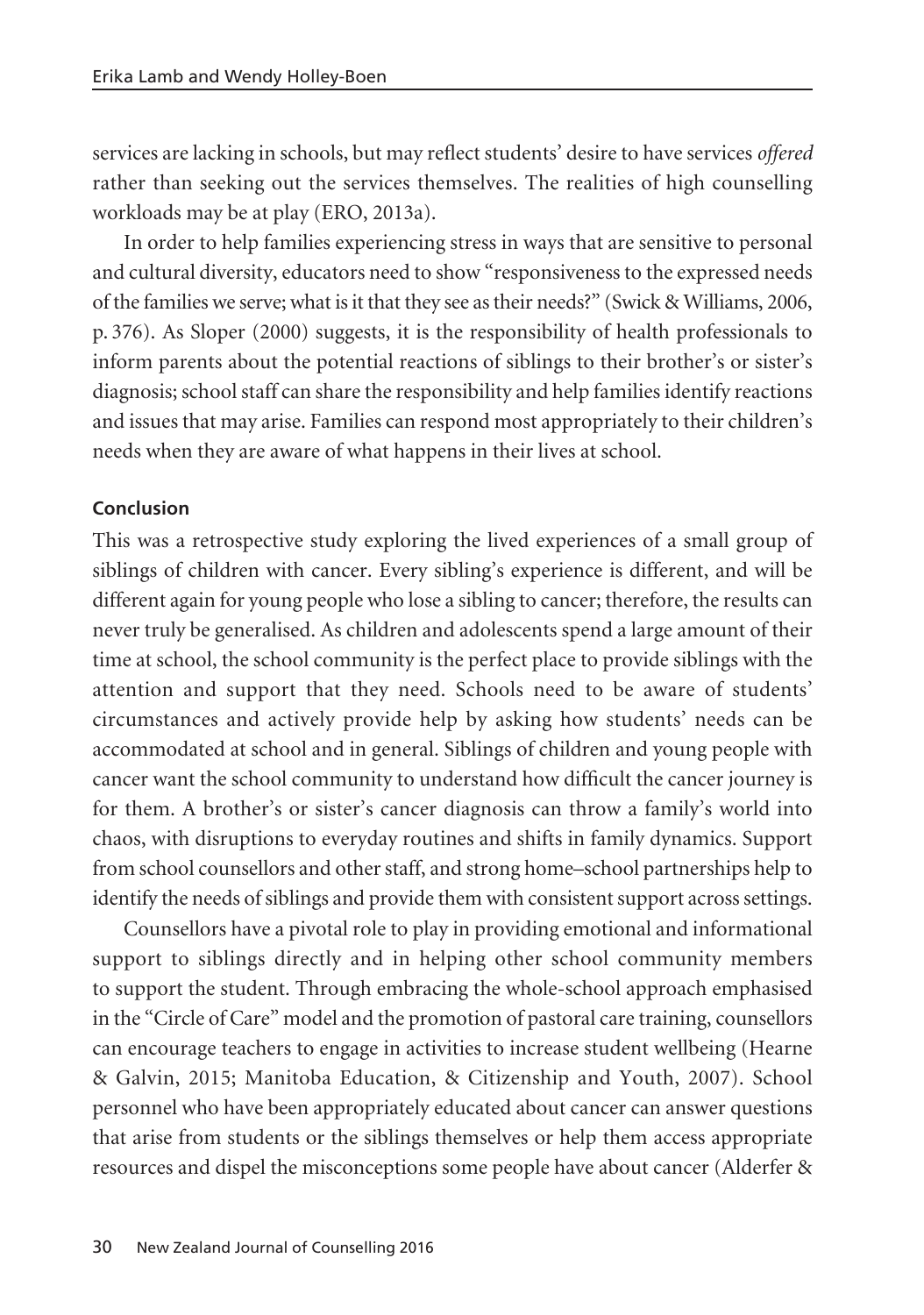Hodges, 2010). Counsellors and teachers can help school peers understand what a cancer journey might entail and identify ways they can support their friend in need. The school has a critical role in engaging families and the community to convey when and how to help children in need, at the same time working collaboratively to reduce the stigma associated with guidance and counselling (ERO, 2013b).

Siblings themselves are the only ones who can give a full and accurate narrative of their personal lived experiences. As they do with countless other children and young people, counsellors are uniquely positioned to talk with siblings about their circumstances and their needs and what would help them feel welcome, supported, and safe at school. Hopefully, the current research will stress the importance to school communities of recognising the needs of this special group of students and their families, and of working collaboratively to care for and support them through their cancer journeys.

#### References

- Agee, M., & Dickinson, P. (2008). It's not an "either/or": Pastoral care and academic achievement in secondary schools. In C. Rubie-Davies & C. Rawlinson (Eds.), *Challenging thinking about teaching and learning* (pp. 357–370), Hauppage, NY: Nova.
- Alderfer, M. A., & Hodges, J. A. (2010). Supporting siblings of children with cancer: A need for family–school partnerships. *School Mental Health, 2*(2), 72–81. doi:10.1007/s12310-010- 9027-4
- Alderfer, M. A., Labay, L. E., & Kazak, A. E. (2003). Brief report: Does Posttraumatic Stress apply to siblings of childhood cancer survivors? *Journal of Pediatric Psychology, 28*(4), 281–286. doi:10.1093/jpepsy/jsg016
- Barbarin, O. A., Sargent, J. R., Sahler, O. L. Z., Carpenter, P. J., Copeland, D. R., Dolgin, M. J., ... Zeltzer, L. (1995). Sibling adaptation to childhood cancer collaborative study. *Journal of Psychosocial Oncology, 13*(3), 1–20. doi:10.1300/J077V13N03\_01
- Barrera, M., Fleming, C. F., & Khan, F. S. (2004). The role of emotional social support in the psychological adjustment of siblings of children with cancer. *Child: Care, Health & Development, 30*(2), 103–111.
- Bendor, S. J. (1990). Anxiety and isolation in siblings of pediatric cancer patients. *Social Work in Health Care, 14*(3), 17–35. doi:10.1300/J010v14n03\_02
- Björk, M., Wiebe, T., & Hallström, I. (2005). Striving to survive: Families' lived experiences when a child is diagnosed with cancer. *Journal of Pediatric Oncology Nursing, 22*(5), 265–275. doi:10.1177/1043454205279303
- CanTeen. (n.d.). *Our Story.* Retrieved from http://www.canteen.org.nz/our-story/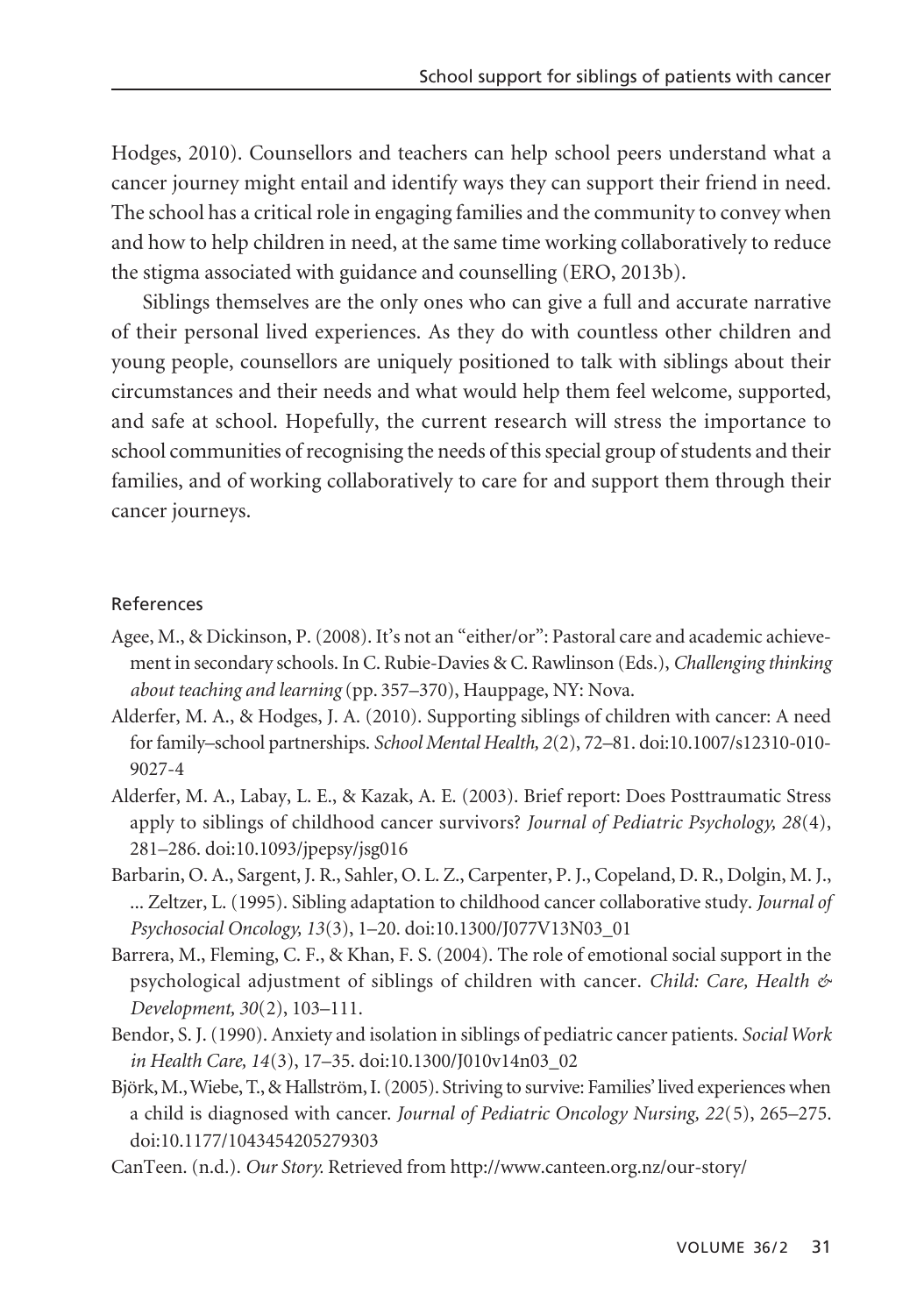- Cooper, B. (2004). Empathy, interaction and caring: Teachers' roles in a constrained environment. *Pastoral Care in Education, 22*(3), 12–21.
- Education Review Office. (2013a). *Improving guidance and counselling for students in secondary schools*. Wellington, New Zealand: Author.
- Education Review Office. (2013b). *Guidance and counselling in schools: Survey findings*. Wellington, New Zealand: Author.
- Enskär, K., Carlsson, M., Golsäter, M., Hamrin, E., & Kreuger, A. (1997). Parental reports of changes and challenges that result from parenting a child with cancer. *Journal of Pediatric Oncology Nursing, 14*(3), 156–163.
- Fife, B., Norton, J., & Groom, G. (1987). The family's adaptation to childhood leukemia. *Social Science & Medicine, 24*(2), 159–168.
- Hamama, R., Ronen, T., & Feigin, R. (2000). Self-control, anxiety, and loneliness in siblings of children with cancer. *Social Work in Health Care, 31*(1), 63–83. doi:10.1300/J010v31n01\_05
- Hawk, K., Cowley, E. T., Hill, J., & Sutherland, S. (2002). The importance of the teacher/student relationship for Maori and Pasifika students. *Set, 3*, 44–49.
- Hearne, L., & Galvin, J. (2015). The role of the regular teacher in a whole school approach to guidance counselling in Ireland. *British Journal of Guidance & Counselling, 43*(2), 229–240. doi:10.1080/03069885.2014.952622
- Heffernan, S. M., & Zanelli, A. S. (1997). Behavior changes exhibited by siblings of pediatric oncology patients: A comparison between maternal and sibling descriptions. *Journal of Pediatric Oncology Nursing, 14*(1), 3–14.
- Hermansson, G. L., & Webb, S. B. (1993). Guidance and counselling in New Zealand: Weathering a decade of transformation. *International Journal for the Advancement of Counselling, 16*(3), 213–227.
- Hornby, G. (2003). Teachers and counselling. In G. Hornby, C. Hall, & E. Hall (Eds.), *Counselling pupils in schools: Skills and strategies for teachers* (pp. 1–11). London, England: RoutledgeFalmer.
- Houtzager, B. A., Grootenhuis, M. A., & Last, B. F. (1999). Adjustment of siblings to childhood cancer: A literature review. *Supportive Care in Cancer, 75*(5), 302–320. doi:10.1007/ s005209900052
- Kilmer, R. P. (2006). Resilience and posttraumatic growth in children. In L. G. Calhoun & R. G. Tedeschi (Eds.), *Handbook of posttraumatic growth: Research and practice*(pp. 264–288). Mahwah, NJ: Lawrence Erlbaum Associates.
- Kobayashi, K., Hayakawa, A., & Hohasi, N. (2015). Interrelations between siblings and parents in families living with children with cancer. *Journal of Family Nursing, 21*(1), 119–148. doi:10.1177/1074840714564061
- Manitoba Education, & Citizenship and Youth. (2007). *Manitoba sourcebook for school guidance and counselling service. A comprehensive and developmental approach.* Manitoba, Canada: Author.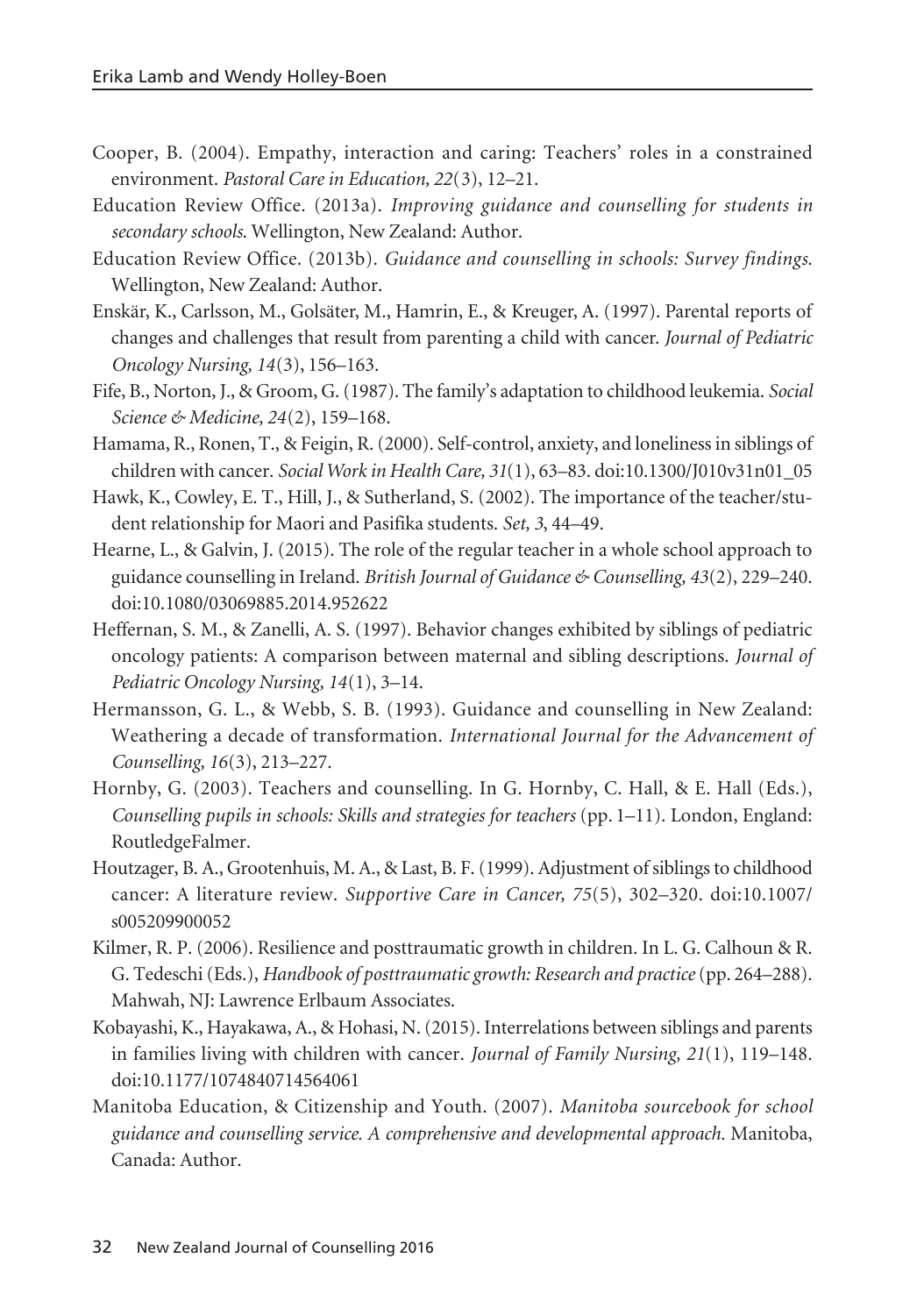- Mazzer, K. R., & Rickwood, D. J. (2015). Teachers' role breadth and perceived efficacy in supporting student mental health. *Advances in School Mental Health Promotion, 8*(1), 29–41. doi:10.1080/1754730X.2014.978119
- McDonald, F. E. J., Patterson, P., White, K. J., Butow, P., & Bell, M. L. (2015). Predictors of unmet needs and psychological distress in adolescent and young adult siblings of people diagnosed with cancer. *Psycho Oncology, 24*(3), 333–340. doi:10.1002/pon.3653
- Ministry of Health. (2010). *National plan for child cancer services in New Zealand*. Wellington, New Zealand: Author.
- Murray, J. S. (2000a). Development of two instruments measuring social support for siblings of children with cancer. *Journal of Pediatric Oncology Nursing, 17*(4), 229–238. doi:10.1053/jpon.2000.16398
- Murray, J. S. (2000b). Understanding sibling adaptation to childhood cancer. *Issues in Comprehensive Pediatric Nursing, 23*(1), 39–47.
- New Zealand Association of Counsellors. (2015). Huge need for school guidance counsellors in schools [Press release]. Retrieved from http://www.scoop.co.nz/stories/ED1509/ S00015/huge-need-for-school-guidance-counsellors-in-schools.htm
- Nolbris, M. J., & Ahlström, B. H. (2014). Siblings of children with cancer: Their experiences of participating in a person-centered support intervention combining education, learning and reflection. Pre- and post-intervention interviews. *European Journal of Oncology Nursing, 18*(3), 254–260. doi:10.1016/j.ejon.2014.01.002
- Nolbris, M. J., Enskär, K., & Hellström, A. L. (2014). Grief related to the experience of being the sibling of a child with cancer. *Cancer Nursing, 37*(5), E1–E7. doi:10.1097/NCC. 0b013e3182a3e585
- Patistea, E., Makrodimitri, P., & Panteli, V. (2000). Greek parents' reactions, difficulties and resources in childhood leukaemia at the time of diagnosis. *European Journal of Cancer Care, 9*(2), 86–96. doi:10.1046/j.1365-2354.2000.00204.x
- Reddy, R., Rhodes, J. E., & Mulhall, P. (2003). The influence of teacher support on student adjustment in the middle school years: A latent growth curve study. *Development and Psychopathology, 15*(1), 119–138. doi:10.1017/S0954579403000075
- Rollins, J. (1990). Childhood cancer: Siblings draw and tell. *Pediatric Nursing, 16*(1), 21–27.
- Sidhu, R., Passmore, A., & Baker, D. (2005). An investigation into parent perceptions of the needs of siblings of children with cancer. *Journal of Pediatric Oncology Nursing, 22*(5), 276–287. doi:10.1177/1043454205278480
- Sloper, P. (2000). Experiences and support needs of siblings of children with cancer. *Health and Social Care in the Community, 8*(5), 298–306.
- Swick, K. J., & Williams, R. D. (2006). An analysis of Bronfenbrenner's bio-ecological perspective for early childhood educators: Implications for working with families experiencing stress. *Early Childhood Education Journal, 33*(5), 371–378. doi:10.1007/s10643- 006-0078-y